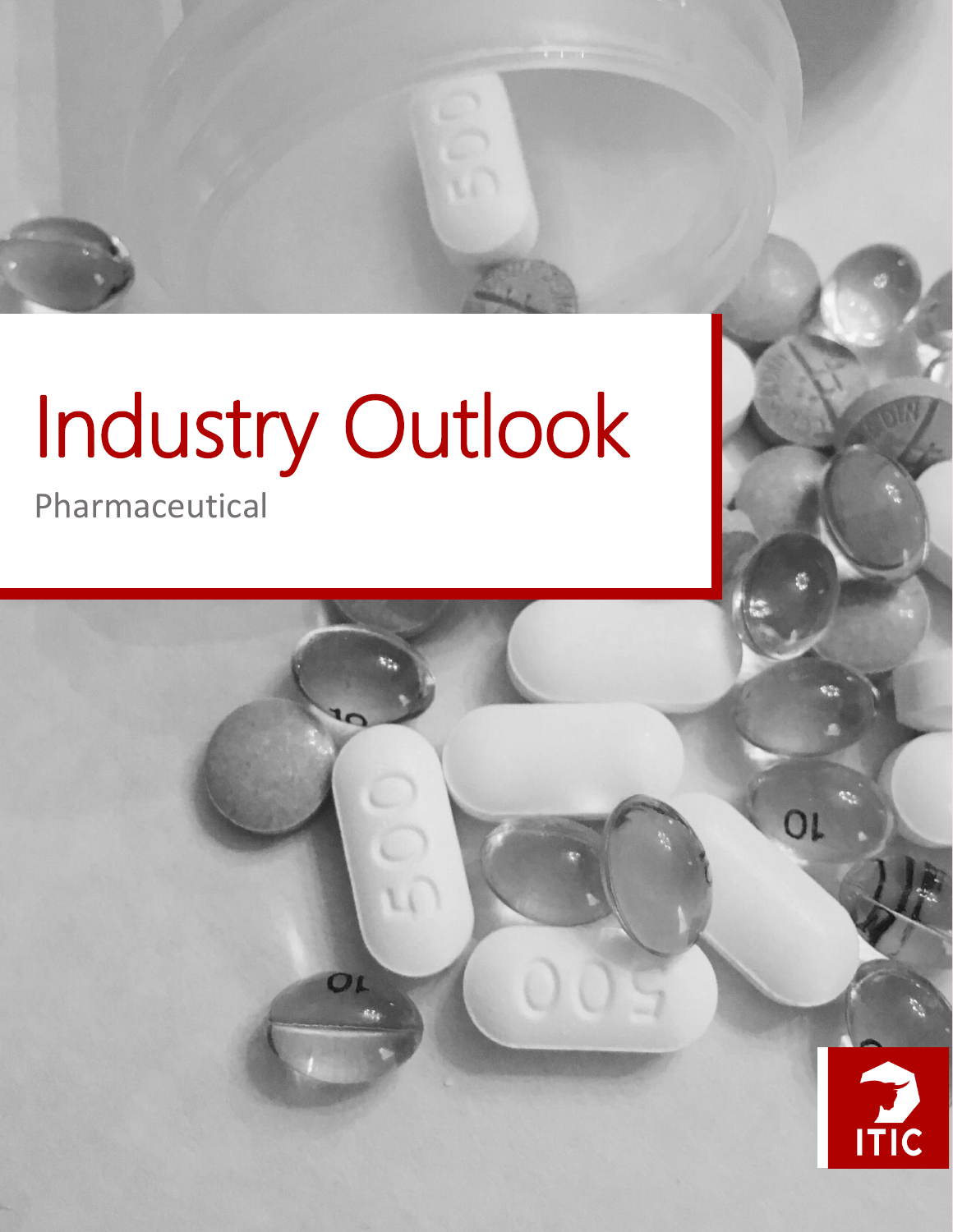

# **The Industry Outlook Team**

*Pharmaceutical*





*Tomás Castro Fernando Rangel Project Manager & Analyst Project Supervisor & Analyst*



*Duarte Oliveira Maria Veiga Analyst Analyst*





*Samuel Capucho Analyst*

1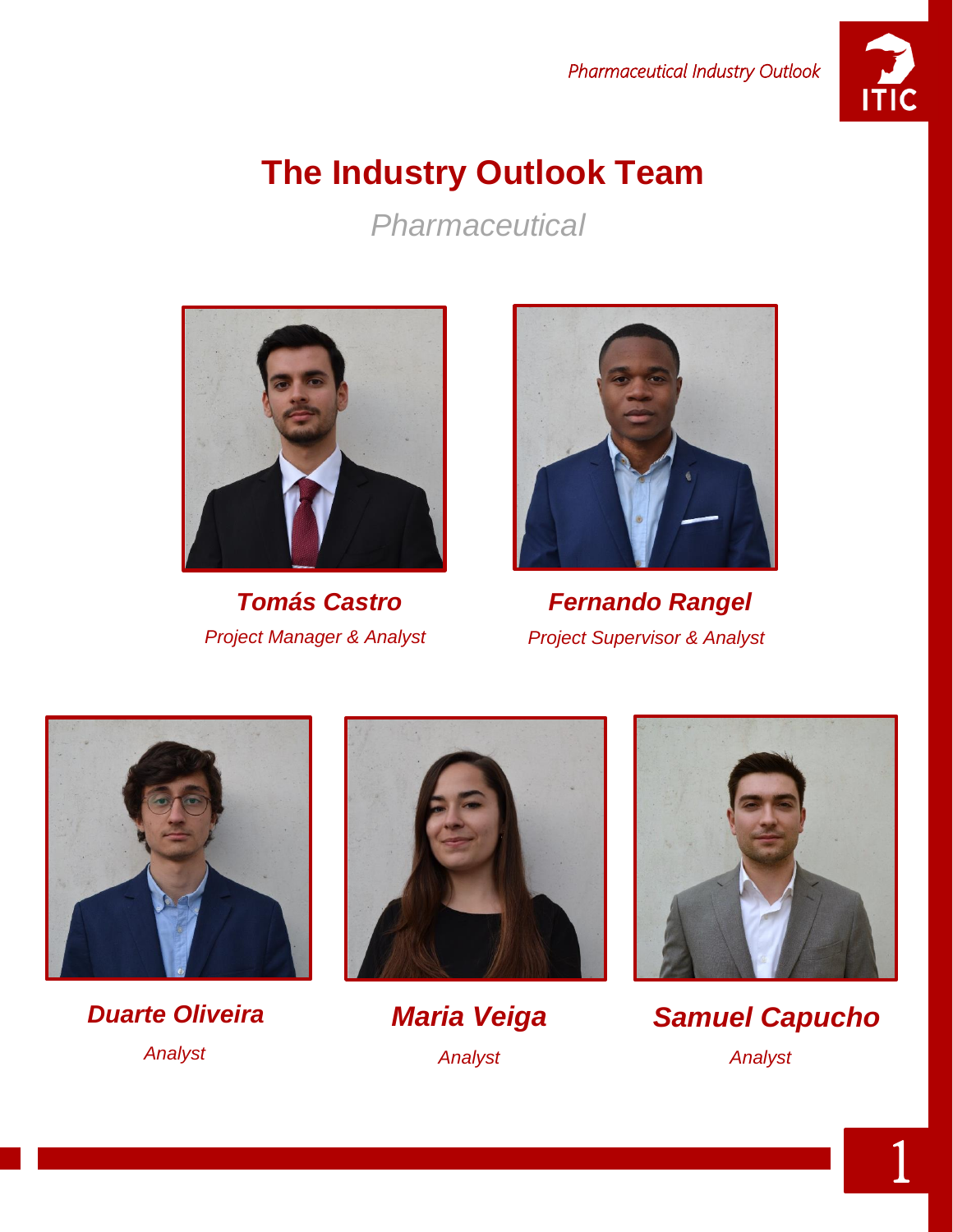

# **Table of Contents**

 $\sim 10^{10}$  km s  $^{-1}$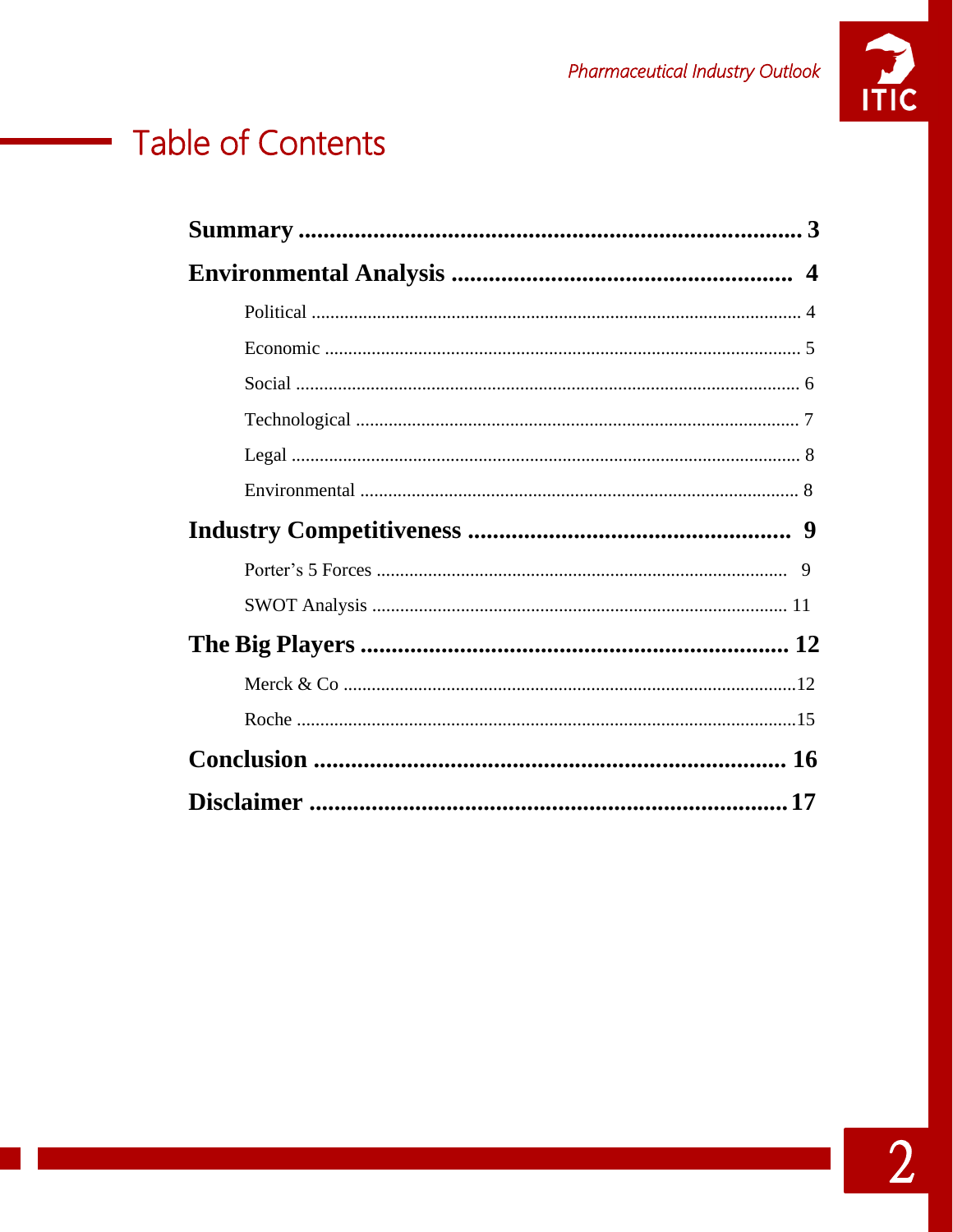

## **Summary**

The Pharmaceutical industry is comprised of companies that engage in the discovery, research, development, manufacturing and distribution of medications and drugs. This industry has grown significantly in the past decade and is expected to continue to grow in the near future. Just last year in 2020, this industry totaled \$1.27 trillion dollar in global revenues according to Statista, with almost half of the revenues coming from Northern America and \$99.5 billion dollars coming from Oncologics which was the leading therapeutic class.

In the past two years, with the Covid-19 pandemic, investors and the market have begun to pay much more attention to the pharmaceutical industry. Many governments and organizations are relying on the expertise of this industry to help deal with the ongoing pandemic.

Furthermore, this is an extremely important sector that affects all economic growth. New technologies are an opportunity for this sector that, through biotechnology, can develop break-through cures for diseases. In this way, it can increase the quality of life of the population, which is increasingly aging and with more problems associated with sedentary lifestyles.

From this industry perspective, we aim to provide a balanced assessment of this sector that has great potential for further growth, especially in the light of the recent events.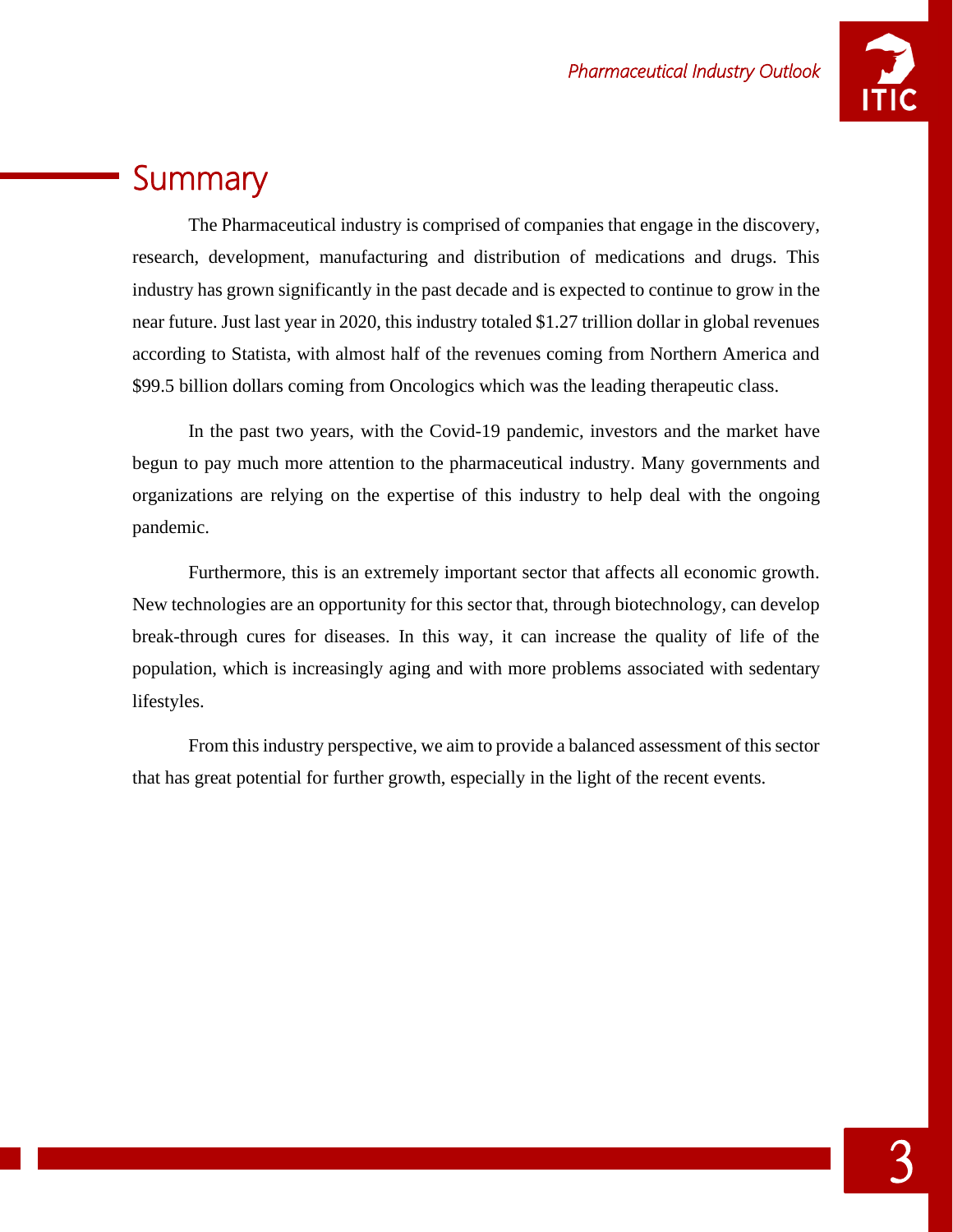

# Environmental Analysis

## **Political Factors**

|                           | <b>Political</b>             |                      |
|---------------------------|------------------------------|----------------------|
|                           | <b>Regulatory frameworks</b> | <b>Price control</b> |
| <b>Duration of Impact</b> | Medium term                  | Medium term          |
| <b>Type of change</b>     | Neutral                      | Negative             |
| The factor's rate         | Increasing                   | Increasing           |
| <b>Importance</b>         | Critical                     | Critical             |

In almost every country, the pharmaceutical industry has a strict regulatory framework to follow. This regulatory framework, which consists of numerous governmental agencies and various drug-related laws, as the purpose to lay out crucial rules for operations within the industry. A complex regulatory framework is a serious barrier to entry for new competitors in the pharmaceutical industry, meaning that established drug manufacturers and distributors have it a lot easier. This can lead to established companies in the industry increasing their market power, or new ones failing to establish themselves in the market. While these laws are not so strict in many countries, they are quite harsh in not so developed countries and do not allow the pharmaceutical industry to evolve.

As for price pressure, in the United States, pharmaceutical companies are free to price medications however they want. Because of this, companies have been abusing this practice, as many drug manufacturers choose to sell their drugs at hugely marked-up prices. As such, governments are starting to take interest in limiting drugs prices. Ultimately, this would mean that pharmaceutical companies will face major losses.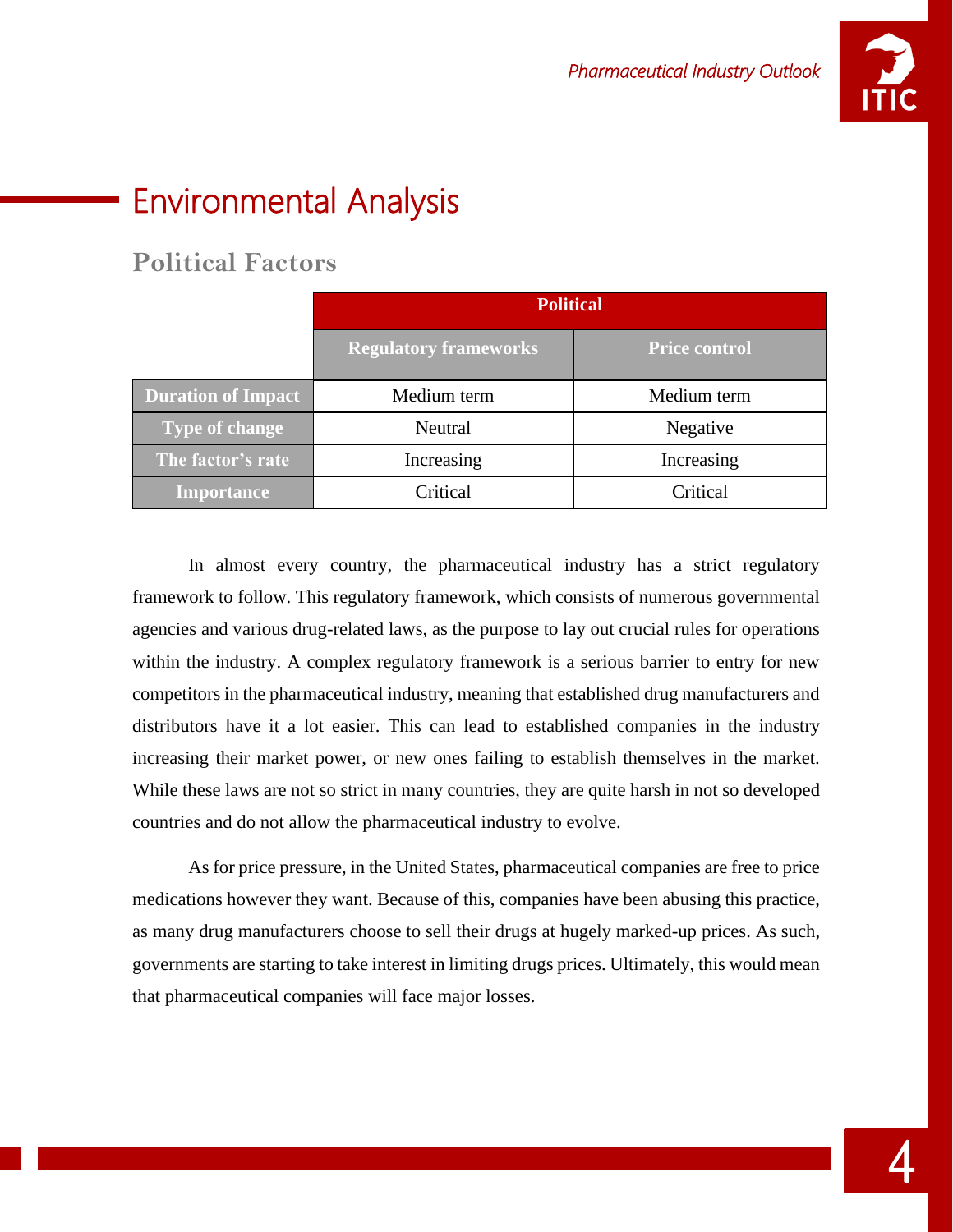

## **Economic Factors**

|                           | <b>Economic</b>                              |                                  |
|---------------------------|----------------------------------------------|----------------------------------|
|                           | <b>Growing Healthcare</b><br><b>Spending</b> | <b>Global Economic</b><br>Growth |
| <b>Duration of Impact</b> | Long term                                    | Long term                        |
| <b>Type of change</b>     | Positive                                     | Positive                         |
| The factor's rate         | Increasing                                   | Increasing                       |
| <b>Importance</b>         | Important                                    | Important                        |

The pharmaceutical industry, like many others, is also affected when the economic conditions of a country are on good or bad terms. As the economic conditions of the countries are developing, the household income of people will likely also increase. In fact, the general trend of household spending is very important for this industry as they spend a large part of it towards it. The purchase of drugs has become more common than ever, and one of the primary causes is that people can now own drugs that were previously of a high price.

Growing healthcare spending is also very important because researchers are constantly working on drug modification, resulting in more beneficial drug production. This may lead to bigger revenues in the long term.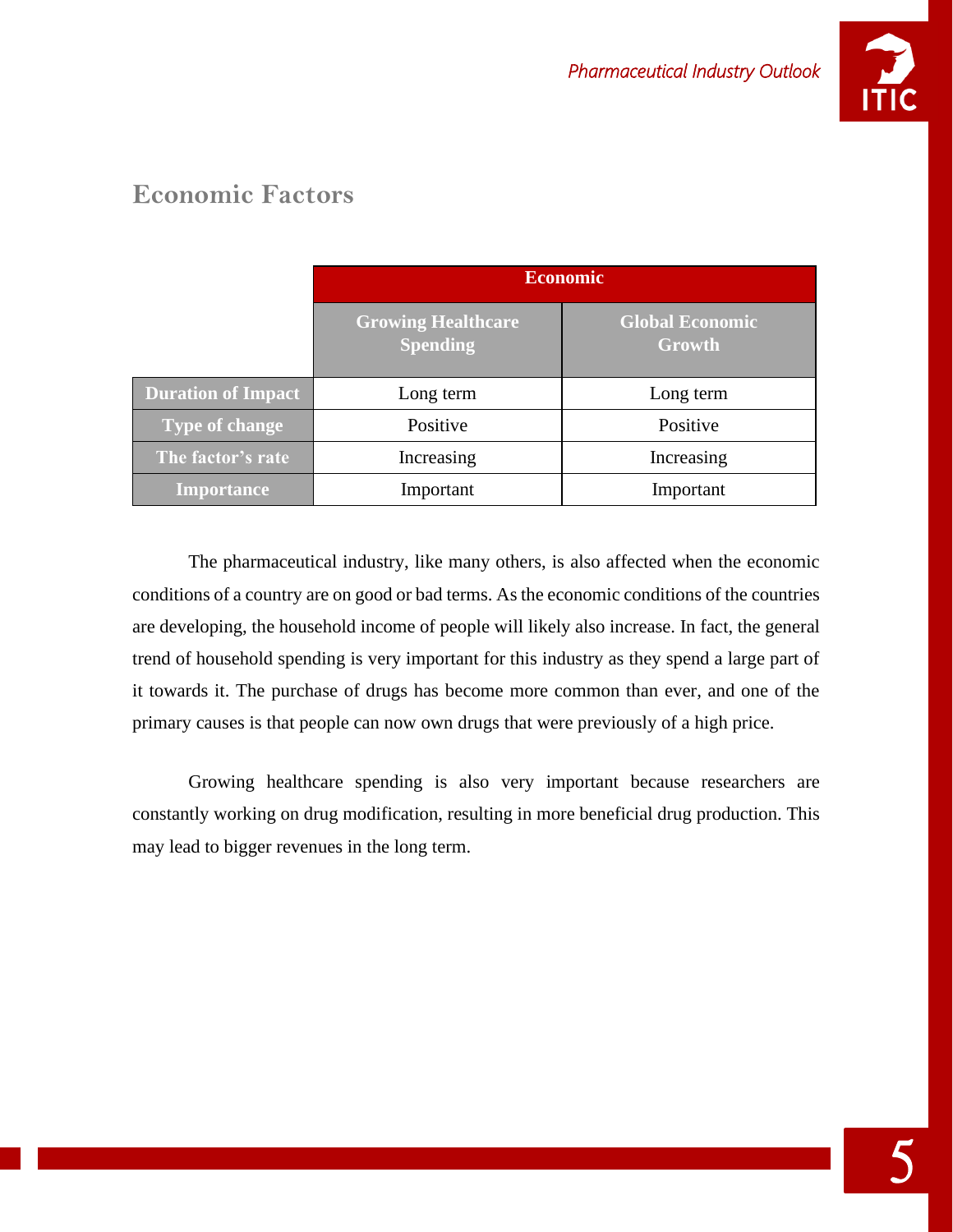

|                           | <b>Social</b>           |                              |                         |
|---------------------------|-------------------------|------------------------------|-------------------------|
|                           | <b>Better lifestyle</b> | <b>Growing Obesity Rates</b> | <b>Aging Population</b> |
| <b>Duration of Impact</b> | Medium term             | Long term                    | Long term               |
| <b>Type of change</b>     | Negative                | Positive                     | Positive                |
| The factor's rate         | Increasing              | Increasing                   | Increasing              |
| <b>Importance</b>         | Important               | Important                    | Critical                |

## **Social Factors**

As health care improves around the world, we face the issue of an aging population. In fact, this increase offers a range of opportunities and threats to the pharmaceutical industry because older individuals generally have more health problems than younger ones. The most audacious companies will capitalize on the opportunities.

There is also the problem of the increasing obesity amongst the population, and it's association with health risks. There are a number of secondary health issues associated with obesity, and many of these require pharmaceutical treatment. As a result, growing obesity rates are actually driving more sales of some drugs, thereby increasing the overall revenue of the pharmaceutical industry.

As for lifestyle, we see that, in general, people are more aware of the importance of that. In medium term, if they are concerned about their health, they will adopt a better lifestyle. As a result, the chances of developing illnesses or medical care may decrease. In the end, the pharmaceutical industry loses with this factor.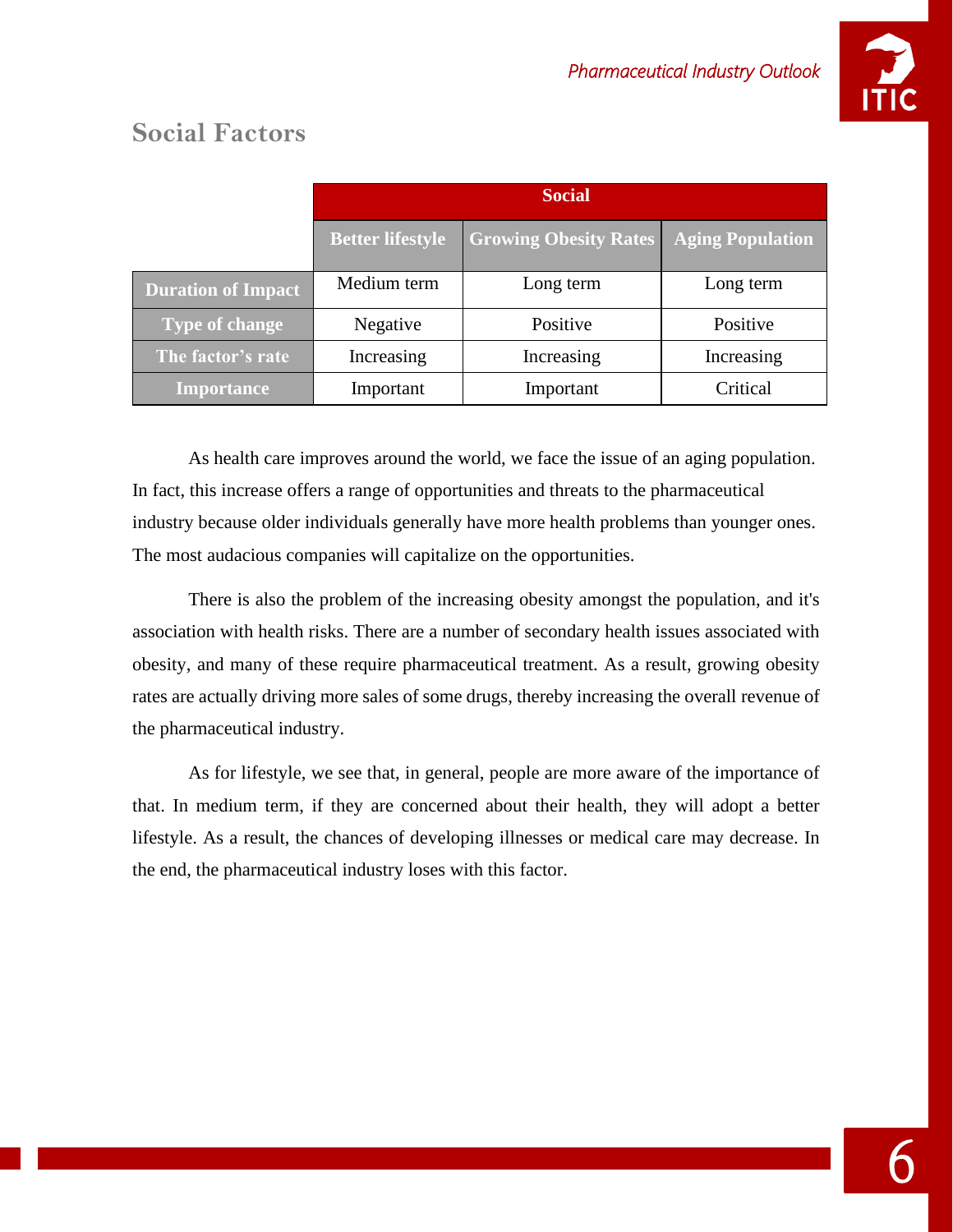

## **Technological Factors**

|                           | <b>Technological</b>                            |                           |                                        |
|---------------------------|-------------------------------------------------|---------------------------|----------------------------------------|
|                           | <b>Growth in the Biotech</b><br><b>Industry</b> | <b>Direct Advertising</b> | <b>Customized</b><br><b>Treatments</b> |
| <b>Duration of Impact</b> | Long term                                       | Medium term               | Medium term                            |
| <b>Type of change</b>     | Neutral                                         | Positive                  | Neutral                                |
| The factor's rate         | Increasing                                      | Increasing                | Increasing                             |
| <b>Importance</b>         | Important                                       | Important                 | Important                              |

Of course, technological advancements will create new business prospects, both in terms of new therapy systems and service provisions. This can be a booster for the industry.

In fact, the growing biotechnology industry will improve our lives in areas such as medicine. Consequently, the pharmaceutical industry will be affected by this improvement because as new medications are created from various biological sources, pharmaceutical companies might have a wider range of drugs to produce and distribute, generating additional revenue. On the other side, the growing biotechnology industry can produce healthier foods options, which may reduce health problems and the need for pharmaceutical drugs.

Also, in this day and age, advertising is more present in the pharmaceutical industry than ever. By advertising directly to consumers, businesses will be able to lower their customer acquisition costs and gain more customers as a result. This should help the industry grow, as marketing professionals attract new individuals to purchase various medications.

Customized treatments are linked with the growth in the biotech industry. With the advance of technology and, consequently, treatments, patients will be treated better, and maybe they will not require so often the use of drugs. As a result, the industry can lose revenue. On the other side, depending on the treatment, it can also gain revenue.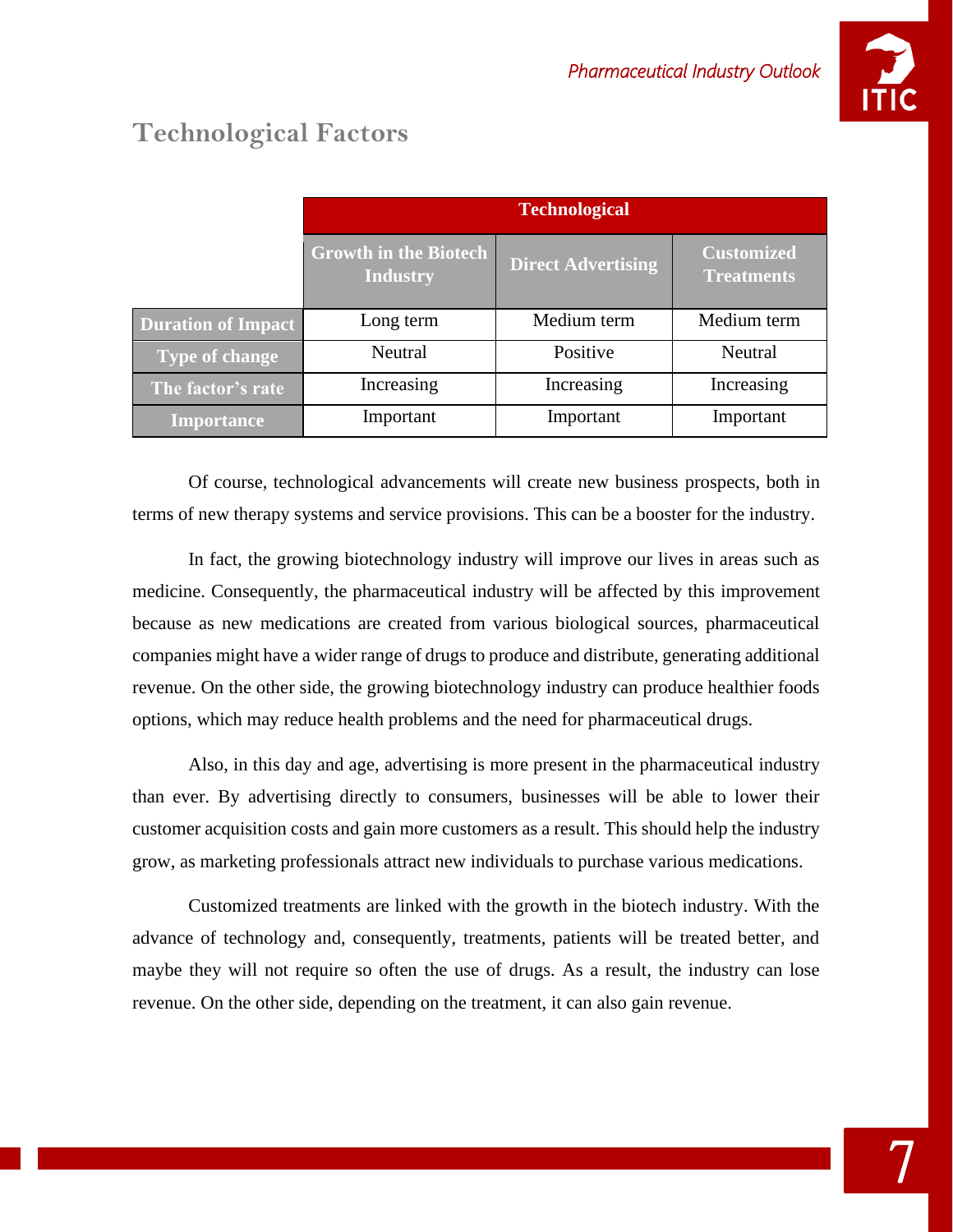

## **Legal Factors**

|                           | <b>Legal</b>              |                      |
|---------------------------|---------------------------|----------------------|
|                           | <b>Strong legislation</b> | <b>Cybersecurity</b> |
| <b>Duration of Impact</b> | Short term                | Medium term          |
| <b>Type of change</b>     | Neutral                   | Positive             |
| The factor's rate         | Increasing                | Increasing           |
| <b>Importance</b>         | Important                 | Important            |

As mentioned earlier, the pharmaceutical industry has many regulatory and legislative restrictions. There can be some indirect issues that may affect the growth of the pharmaceutical business.

Examples of that can be the government that always uses laws to control the fraud regarding the expiration dates and manufacturing of the batch of drugs. If a company fails to adhere to the set guidelines, it may have to face legal proceedings.

On the other hand, there is an issue with cybersecurity. Pharmaceutical companies are mainly dependent on their databases and, if they get affected by cyber threats, the customer may lose confidence and trust in their products and services.

|                           | <b>Environmental</b>               |                                 |
|---------------------------|------------------------------------|---------------------------------|
|                           | <b>Growing community awareness</b> | <b>Growing carbon footprint</b> |
| <b>Duration of Impact</b> | Medium term                        | Medium term                     |
| <b>Type of change</b>     | Neutral                            | Negative                        |
| The factor's rate         | Increasing                         | Decreasing                      |
| <b>Importance</b>         | Important                          | Important                       |

### **Environmental Factors**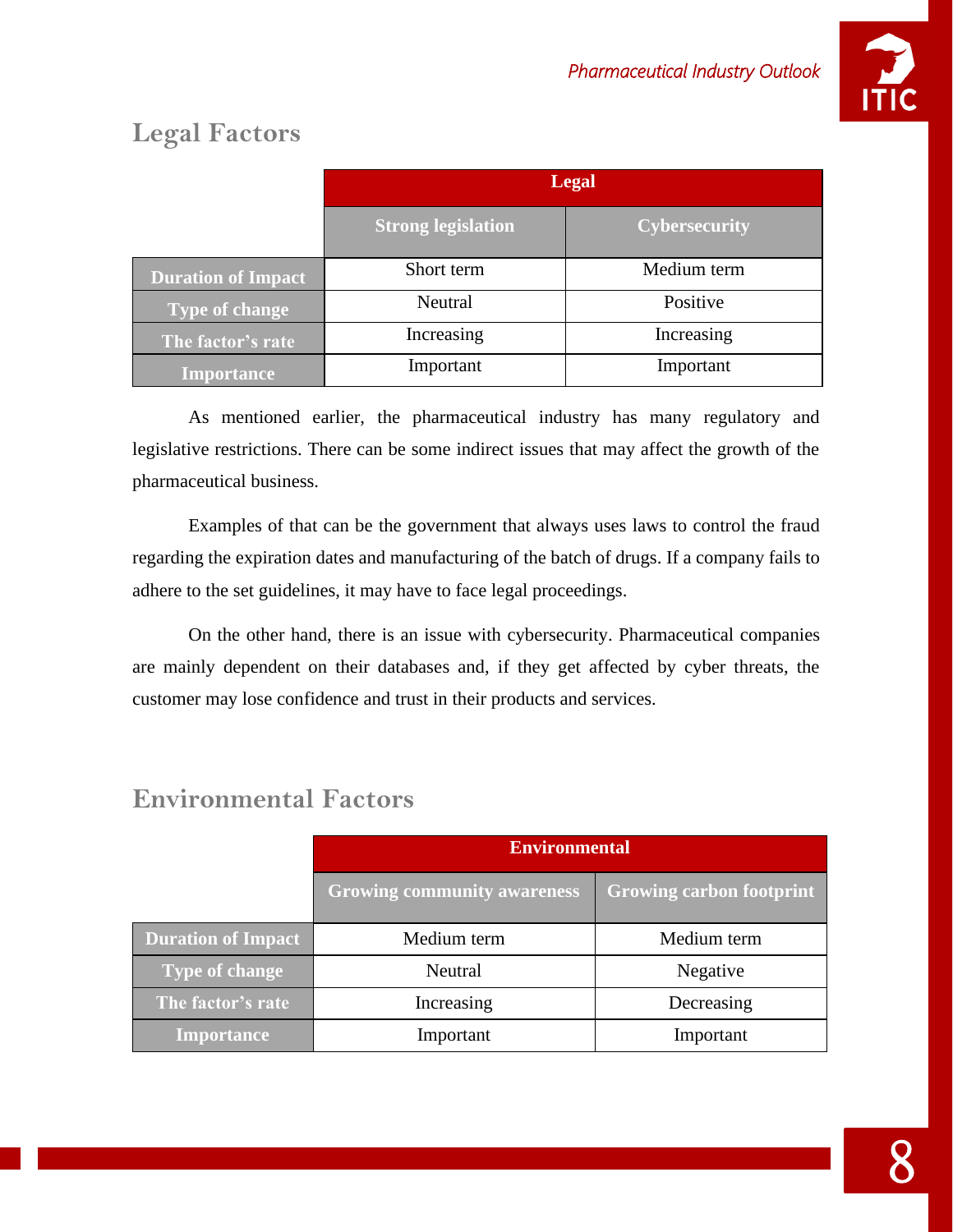

The environment is a significant concern and the impact of waste materials on the environment has worried everyone. In this industry, manufacturing drugs leave a large carbon footprint. As a result, many countries are coming up with regulations to decrease the effect on the environment. Abiding by these regulations may be costly for the new companies.

The growth of community awareness of the environment is directly linked with the growth of carbon footprint in this industry. Companies are already trying to decrease their carbon footprint, but are still far away from the objectives.

# Industry Competitiveness

#### **Porter's 5 Forces**

#### **Competitive Rivalry within the industry:**

- Strong competitive force.
- Most of the players have been here for a long time and are well recognized globally.
- The profit margins are high, and government strict regulations make it a very competitive industry.
- A common trend in the merger and acquisitions activity where large enterprises absorb smaller players.

#### **The Threat of New Entrants:**

- Weak competitive force.
- Extensive costs associated with the establishment of a manufacturing, research and development, marketing sales as well as distribution.
- Very high risk of return on investment due to low success rate of the drug approval.
- Highly developed distribution channels, creating a large obstacle for smaller players.
- Most of the drugs are patented so new entrants will have to develop and create their own products from scratch.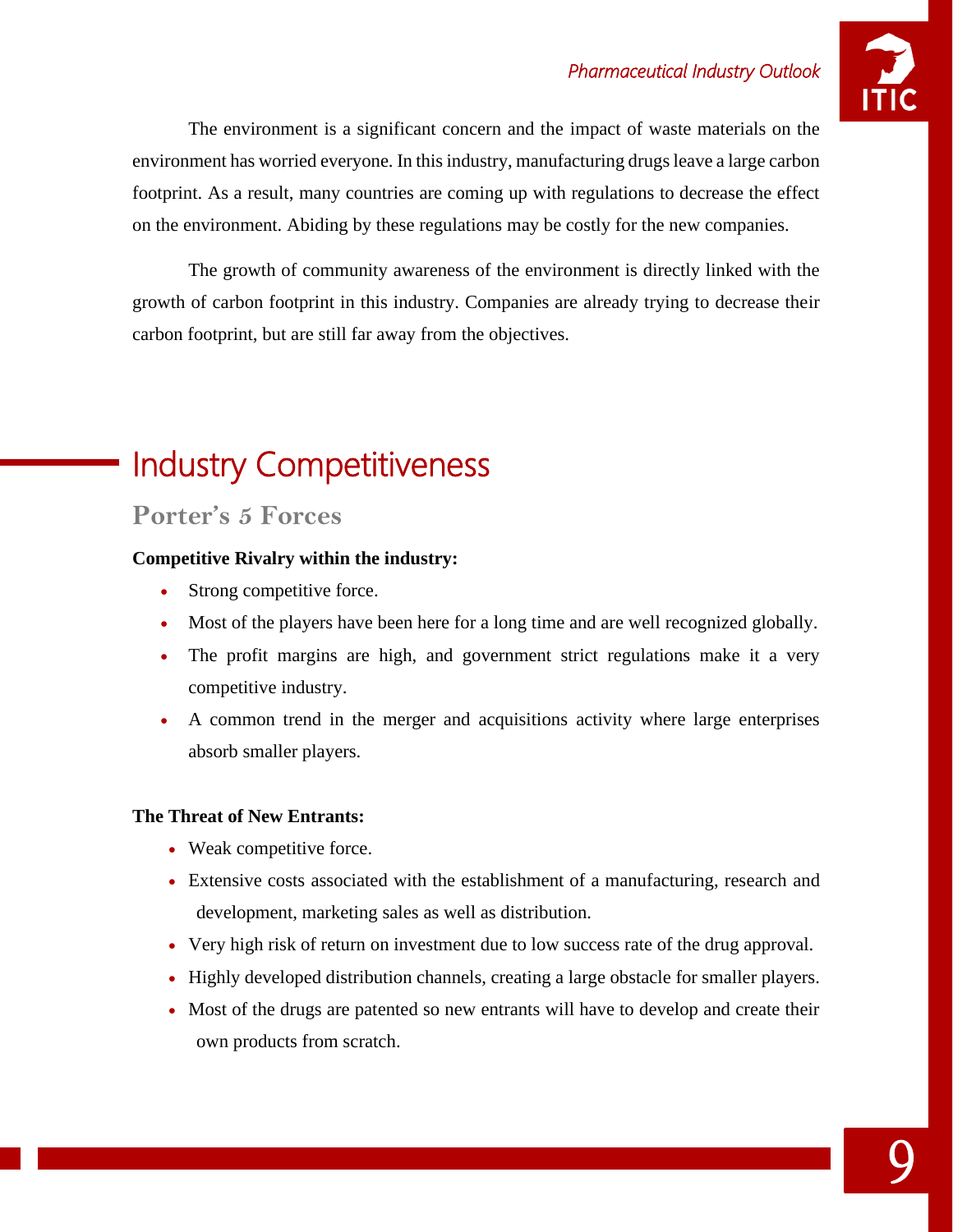

10

#### **Bargaining Power of Suppliers**

- Weak competitive force.
- Most of the pharmaceutical companies in this industry require raw materials for the drugs they produce from their production chain.
- Technology is also another requirement. The manufacturing and production plants must be optimized to accommodate high production levels.

#### **Bargaining Power of Buyers**

- Medium competitive force.
- New drug patents often last for twenty years, allowing the manufacturer to dictate the prices for this period. Only after that other competitors are allowed to participate in the manufacturing of set drugs.
- Individual buyers have little or no power. Hospitals, however, possess a certain bargaining power.

#### **The Threat of Substitute products**

- Medium / Weak competitive force.
- If the drug is still in its patent period, there is no substitute. However, once the patent expires, generic production begins, and a vast number of substitutes are developed.
- Alternative medicines such as yoga, meditation and other therapies can be seen as substitutes. These are often used more by the eastern nations.
- Promoting a healthier lifestyle such as balanced diet and physical activity is a substitute to many drugs.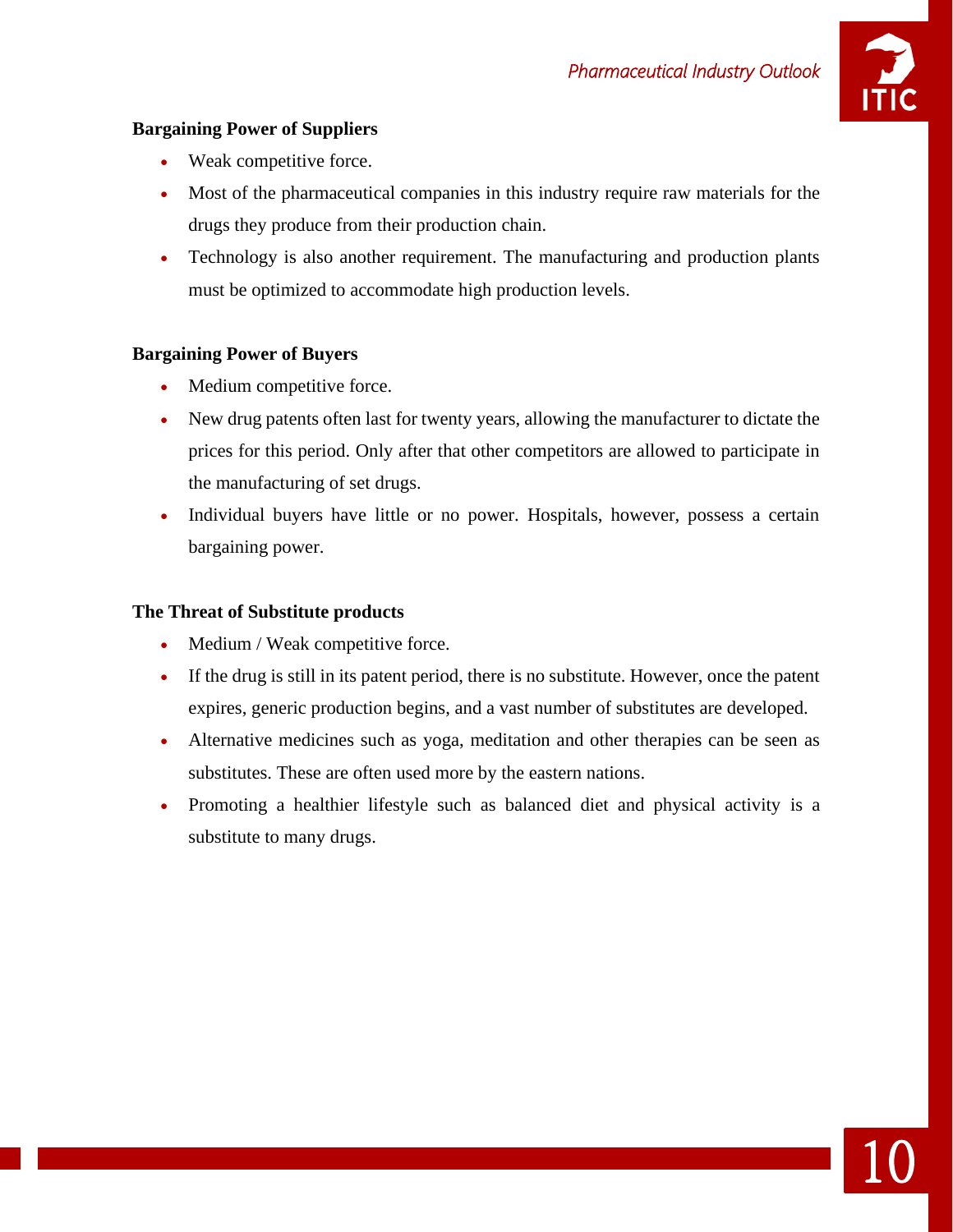

11

## **SWOT Analysis**

| Strengths                                                                                                       | $\boldsymbol{N}$ eaknesses                                                                                                                       |
|-----------------------------------------------------------------------------------------------------------------|--------------------------------------------------------------------------------------------------------------------------------------------------|
| <b>S1:</b> Highly skilled workers<br><b>S2:</b> Constant demand for products<br><b>S3:</b> Large base of buyers | <b>W1:</b> Low profit margins<br><b>W2:</b> Lengthy drug approval process<br><b>W3:</b> Large startup costs<br><b>W4:</b> Costly and lengthy R&D |
| <b>Opportunities</b>                                                                                            | Threats                                                                                                                                          |
| <b>O1:</b> Covid-19 treatments<br><b>O2:</b> Government support<br><b>O3</b> : Patents                          | <b>T1:</b> Competition from other companies<br><b>T2:</b> Inflation<br><b>T3:</b> Misinformation                                                 |

#### **W1 & 05***: Potential Increase in Profit Margin*

Prices for certain materials in this industry can be quite expensive, also with a lot of money spent on research and development, a lot of companies have low profit margins. However, as the market becomes more global due to globalization, the lack of resources which is one of the main causes for the low profit margins may diminish because there will be access to this material at different places and possibly for cheaper.

#### **S2 & O2:** *Government Support for the Greater Good*

Considering the fact that in this industry there is a constant demand from organizations and the general public for treatments and pharmaceutical products, governments oftentimes provide support to companies in this sector to guaranty the wellbeing of their citizens. Governments tend to provide support through financial grants and sometimes even have the law and taxes in their favor.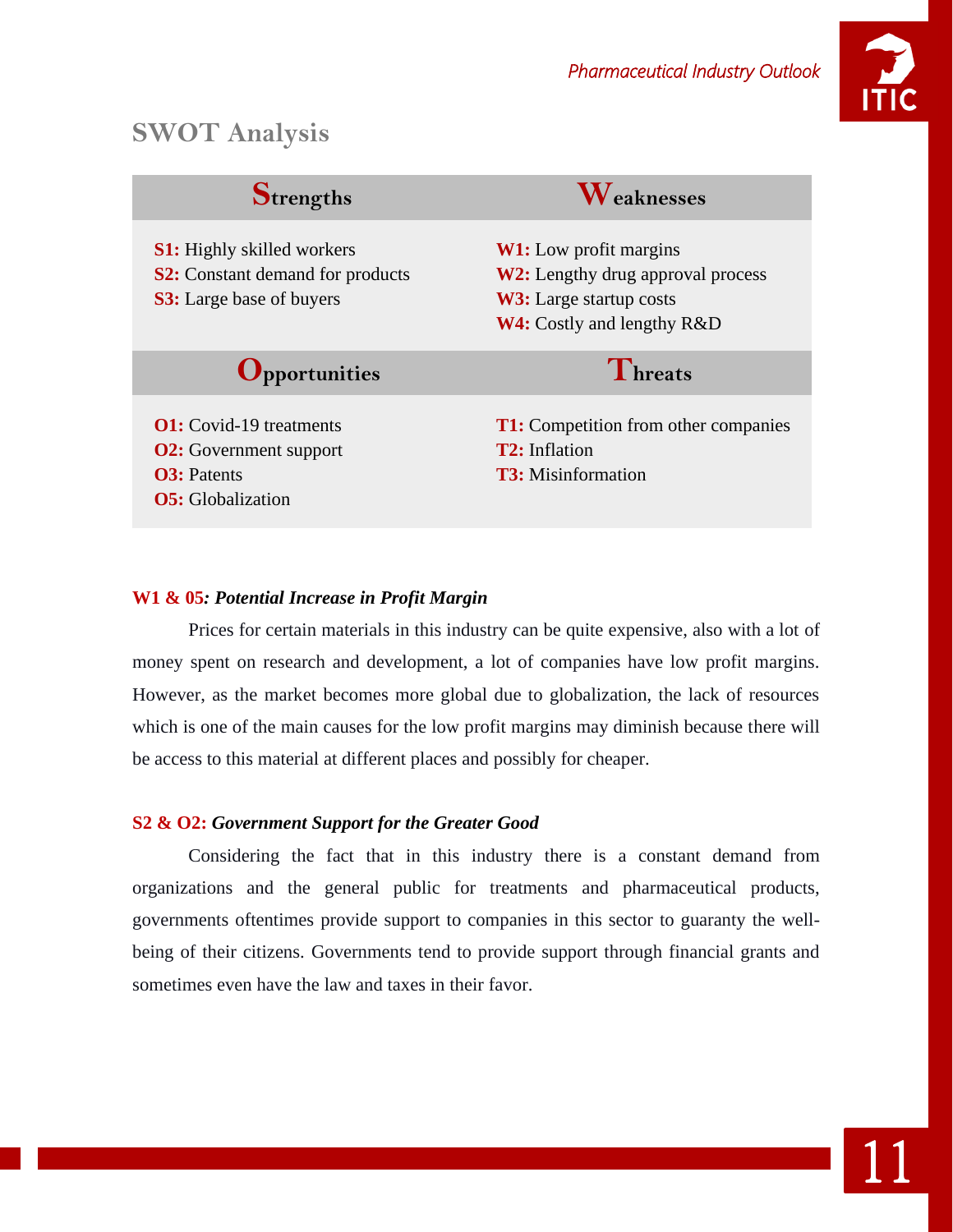

#### **S1 & O3:** *Protection for Innovation*

Working in the pharmaceutical industry often requires skilled employees, meaning that these employees have spent a good amount of time on education and training. With that in mind, a lot of breakthrough innovations come from this field. With the use of patents, companies can secure a good competitive advantage, contributing to their profit margins.

# The Big Players

**Merck & Co.**

#### **Description**

Merck  $& Co.$  is a multinational pharmaceutical company that was founded in America on January 1, 1891, and is headquartered in New Jersey. Outside of the United States and Canada, the company is known as Merck Sharp & Dohme (MSD). Merck & Co. is publicly listed and traded on the New York Stock Exchange (NYSE).

The company mainly focuses on health solutions through its vaccines, production of medicine, biologic therapies, and animal health products.

Currently, Merck & Co. is one of the biggest pharmaceutical companies in the world, with a market capitalization of \$204.104 billion. Merck spends over \$2 billion every year on research and development and about 40% of its revenues from human health products are generated outside of the United States

#### **Strategy**

The two segments that Merck operates in are pharmaceutical and Animal Health. The company's pharmaceutical segment is their largest segment which takes over 88% of the total sales. This segment includes vaccines and human pharmaceutical products which include therapeutic and preventive agents used to treat disorders. These medicines are usually only made available to the public through a prescription. The products in this segment are mainly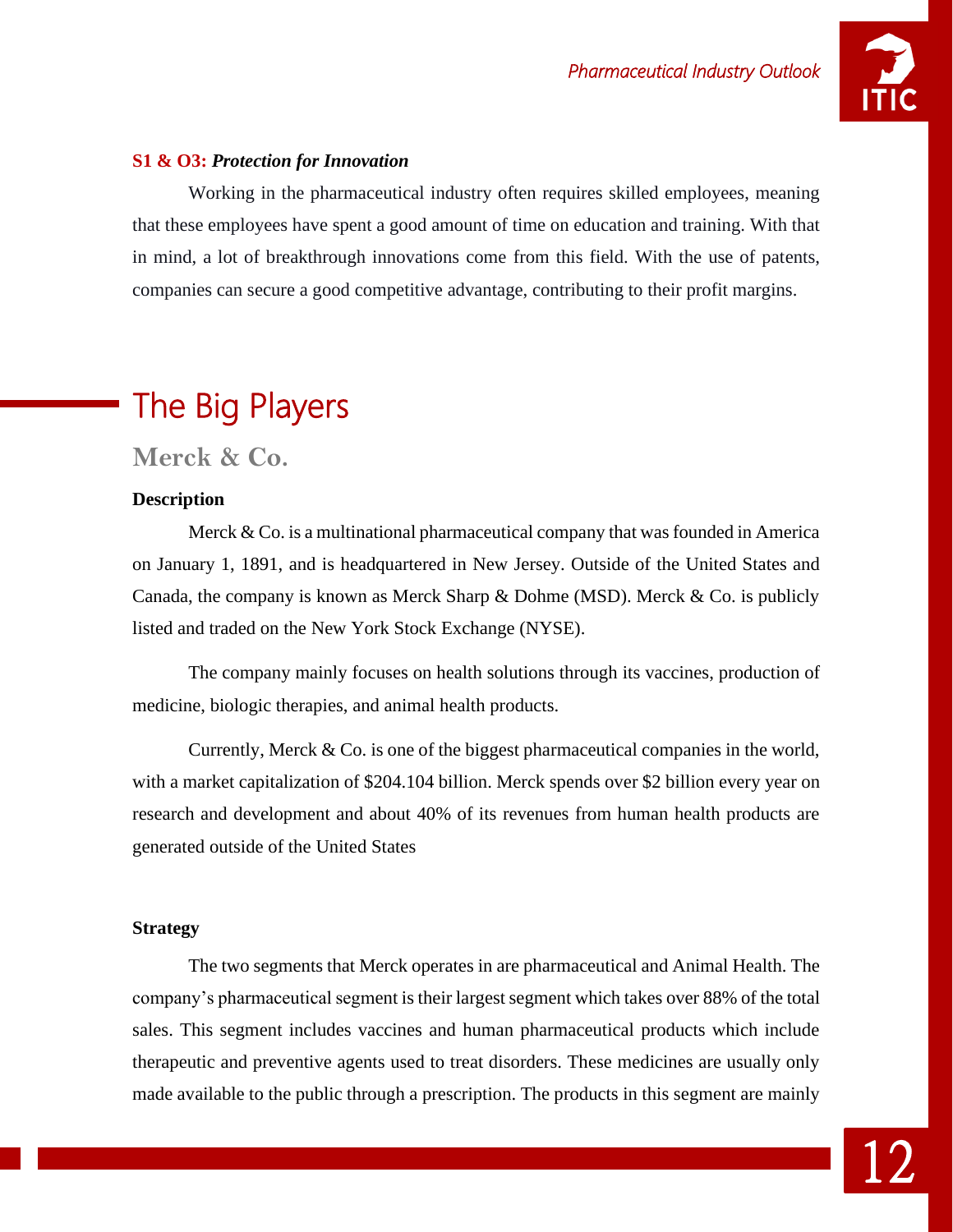

sold to hospitals, government agencies, wholesalers/retailers, and managed health care providers. In the Animal Health segment, Merck manufactures and develops veterinary pharmaceutical and vaccine products specialized for prevention and treatment of disease in animals. These products are then sold to animal breeders, veterinarians, and farms. Merck can maintain market exclusivity in its products through the use of patents.

The sale of these products is Merck's main revenue stream. The company creates product awareness for their customers through marketing. They either do it through campaigns and professional representatives who directly communicate with the end-user or it is done through joint ventures and licenses.

#### **Financials**

In terms of financials, the company's revenues have been on a steady increase annually. Revenues went from \$39.5B in 2016 to \$48.01B by the end of 2020. An increase of 21.5%.

The ROA in the 3rd quarter was 6.14%, growing over 19% from the 3rd quarter of 2016. In 2018 the ROA dropped to 1.53%, the lowest it has been since 2010, however it quickly recovered in 2019, going as high as 11.79%. According to CSI Market, this ratio currently performs above the industry average of 4.06 %. The company's ROE also followed a similar route, going from 11.55% in the 3rd quarter of 2016 to 20.52% in the 3rd quarter of 2021. An impressive 78% increase in the span of 5 years. Similar to the ROA, the ROE also is performing above the industry average of 11.16 %

Concerning liquidity, Merck and Co.'s current ratio has mainly fluctuated from 1.02- 1.82 since 2016. There has not been much fluctuation in this ratio and it is stable. Currently, this ratio is at 1.31, which is underperforming the industry average of 2.72. Regardless of this, the company is still able to meet short term obligations efficiently. The company has a quick ratio of 1.06, indicating that there is good short-term financial strength.

Currently, the company's debt to equity (D/E) ratio is performing below the industry average of 0.14. The D/E ratio now is 0.80 and has been fluctuating around 0.6-1 since 2016.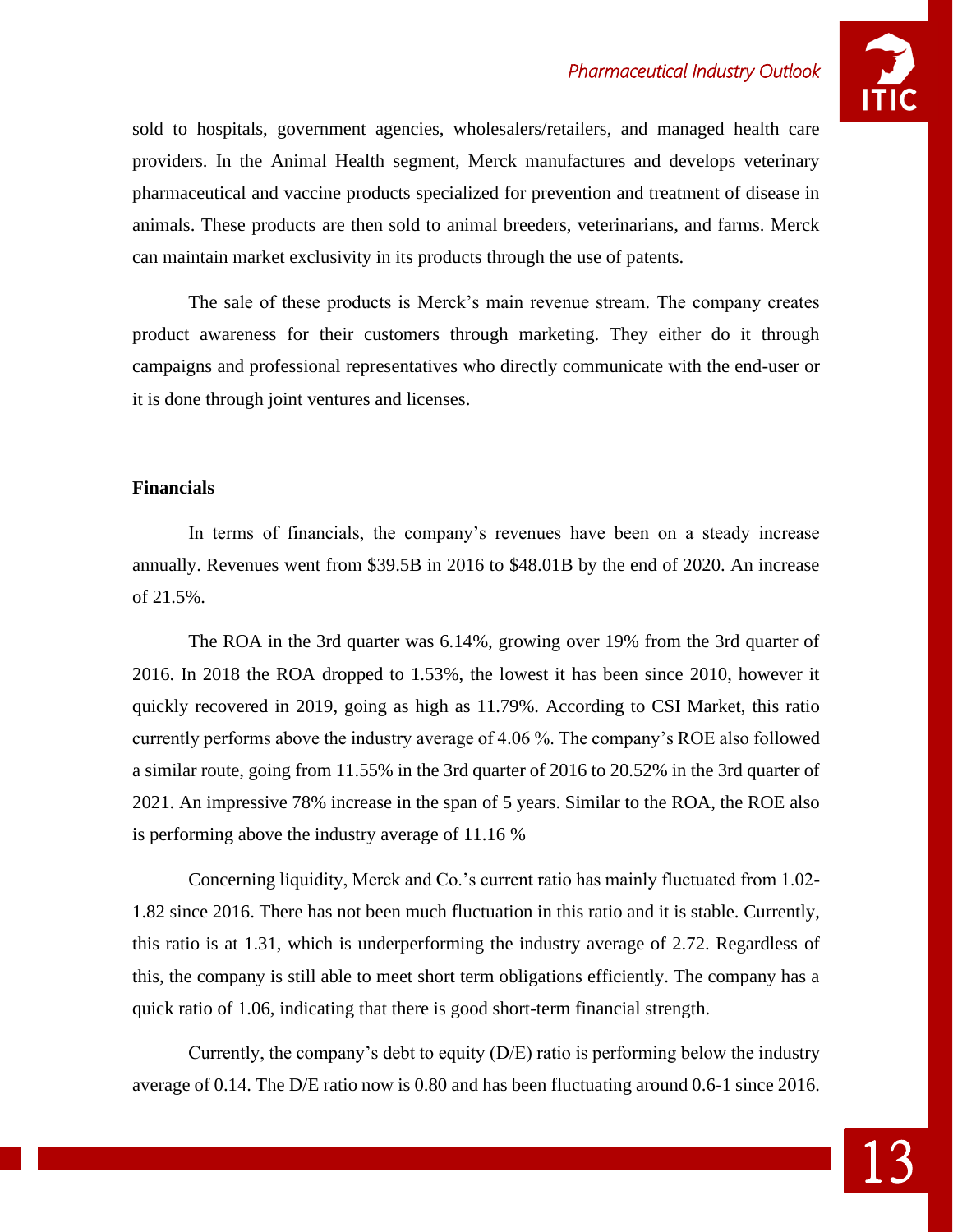

The stock price (MRK) has grown over 30% since the 2020 March crash. The price is currently at \$80.53 (10/10/2021). This year's stock high was in September, with the price hitting \$84 and its low was in early March with the price hitting \$66. Price is currently in consolidation between the high and low, with not much price action on the daily chart.

#### **Roche**

#### **Description**

Roche is a company founded in 1896 in Switzerland, which started as a small pharmaceutical laboratory. During the 20th century, the company became world's health reference and global leader in cancer treatments. Nowadays, Roche is represented in more than 150 countries around the world and gives 88,000 jobs, 250 of them in Portugal and it is the 3rd biggest player of the pharmaceutical industry.

Roche presents itself as a company that is "Doing now what the patients need next". Currently, Roche's offer includes innovative pharmaceutical products and personalized diagnostics, which provide profound information to guide treatments and answer more patients' questions than any other company.

#### **Strategy**

Roche is a global leader in several segments: biopharmaceutical, in-vitro diagnostics, and innovating procedures in many diseases, especially cancer-related. Due to its many business areas, the company has some subsidiaries, for example, Genentech and Chugai Pharmaceutical.

In its three primary departments: diagnostic solutions, medicines, pharmacovigilance, its vision "is to ensure that the screening, diagnosis, treatment and even prevention of diseases will more quickly and effectively transform the lives of people everywhere ensuring the right treatment for the right patient at the right time" to help patients to live longer and better lives.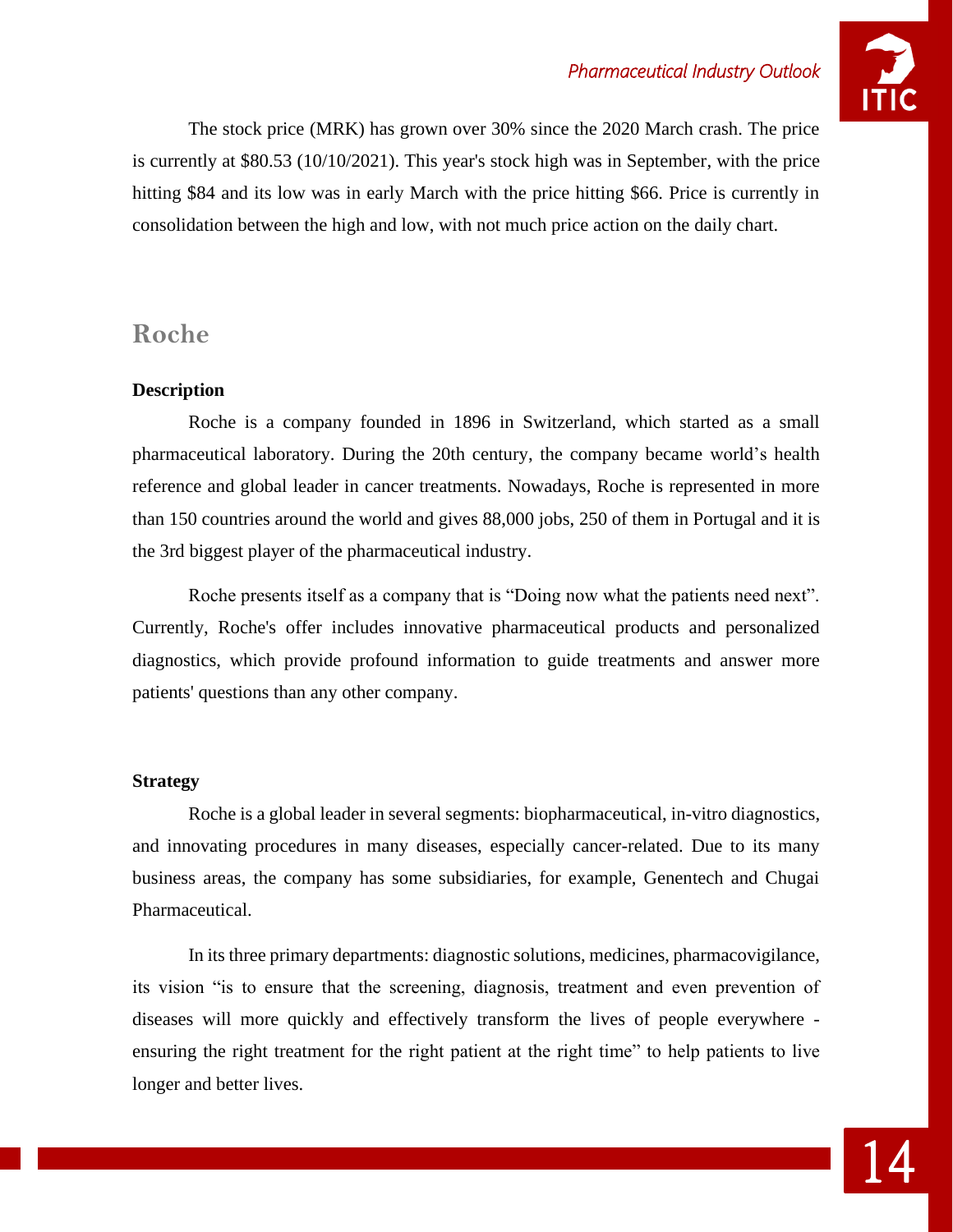

The principal purpose of the company inspires the decision-making principles, processes, and structure of Roche. The autonomy of the research and development centers, aligned with the over 200 external partners that foster diversity and agility. Roche primes for a transparent dialogue, clear accountability, and a high degree of empowerment, because it aims to achieve long-term sustainable growth and deliver value to all our stakeholders.

#### **Financials**

Listed on the Swiss Exchange (SIX), with the acronym (RHHBY), Roche's Market capital is valued at 329.54B and priced at 48.23\$ per share on October 13th.

After analyzing its performance in the last few years, it is visible an increase in revenue, being 65.86B, in 2020. The most recent data shows a growth in 2021, as well. The Diagnostics Division sales, the major source of revenue, had grown 49% in 2021, while the Pharmaceuticals Division sales decreased 7%. With an operating margin of 30.68%, Roche reached a profit margin of 22.58%, a ROA of 14.16%, and a ROE of 38.87%.

The Swiss company presents a Debt-to-Equity ratio of 39.19. Currently, Roche has 6.83B of shares Outstanding, book valued with 5.53. The number of stocks, accompanying the 15.45B of Net Income, results in EPS of 2.20 and a Price for Earnings (P/E) of 21.55.



Roche pays dividends with a yield of 2.53% and a payout ratio of 56.6%. This rate has been constant, representing the sustainable principles mentioned before.

*Figure 1: Roche Financial Information (Source: Roche.com)*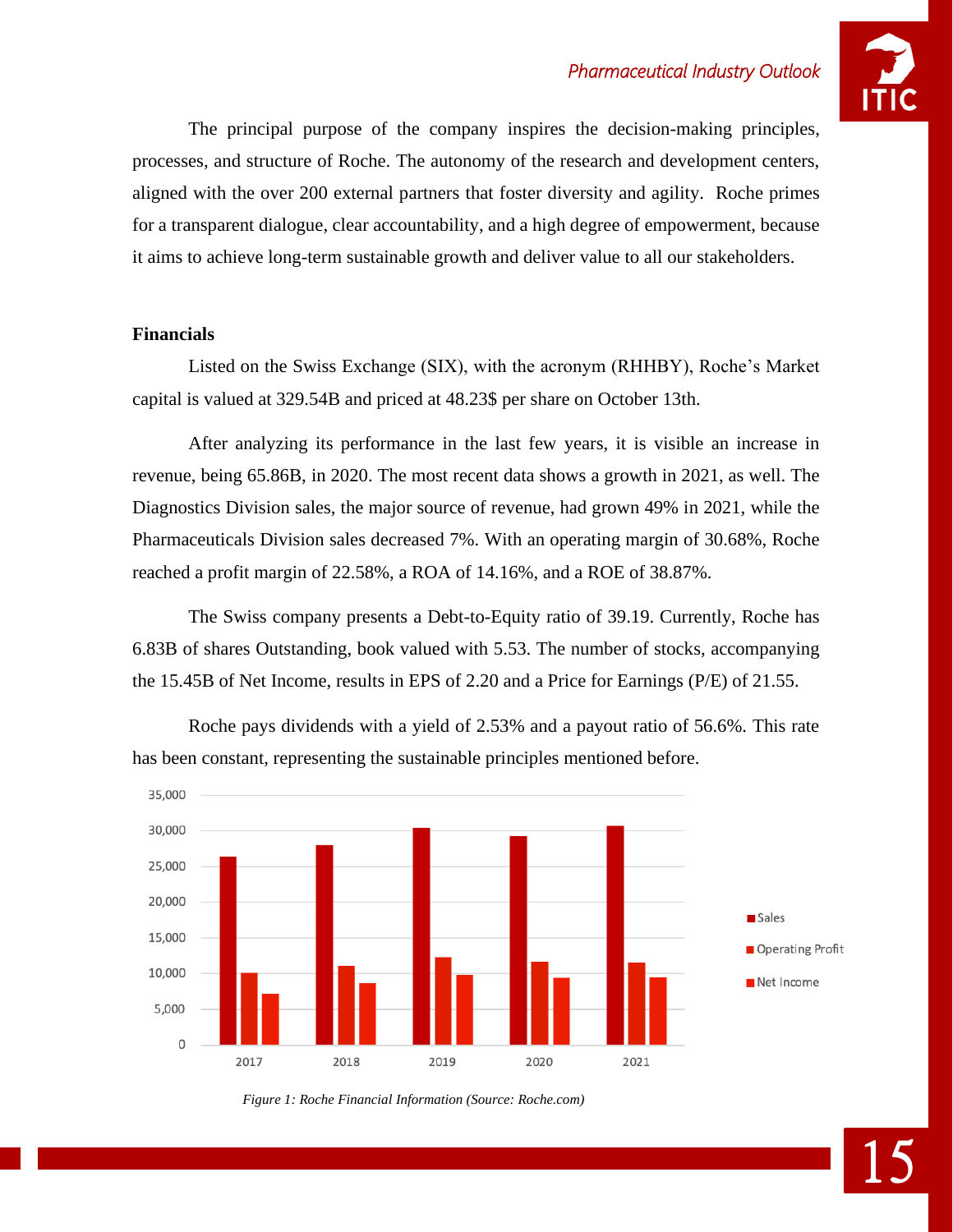

## **Conclusion**

R&D in biotechnology has increased, taking steps towards the early diagnosis of cancer and enabling the development of vaccines and other drugs. However, this sector is highly competitive and regulated, which makes it difficult and increases the waiting time to make a profit, making many investment projects impractical. The profit awarded by these companies is strongly affected by the high R&D costs (about 20% of profits), which is a strong weakness in this sector.

On the other hand, given the Covid-19 pandemic, governments have increased their attention to this sector, investing in private companies, which enables its growth. The intercompany exchange is an opportunity that allows you to alleviate the scarcity of resources and, thus, increase your profits.

That said, there is still plenty of long-term growth potential for investors' benefit, given that with globalization and the consequent cooperation between companies, with the support of the State and technological development, these companies can maximize their profits.

*Tomás Castro, Editor-in-Chief*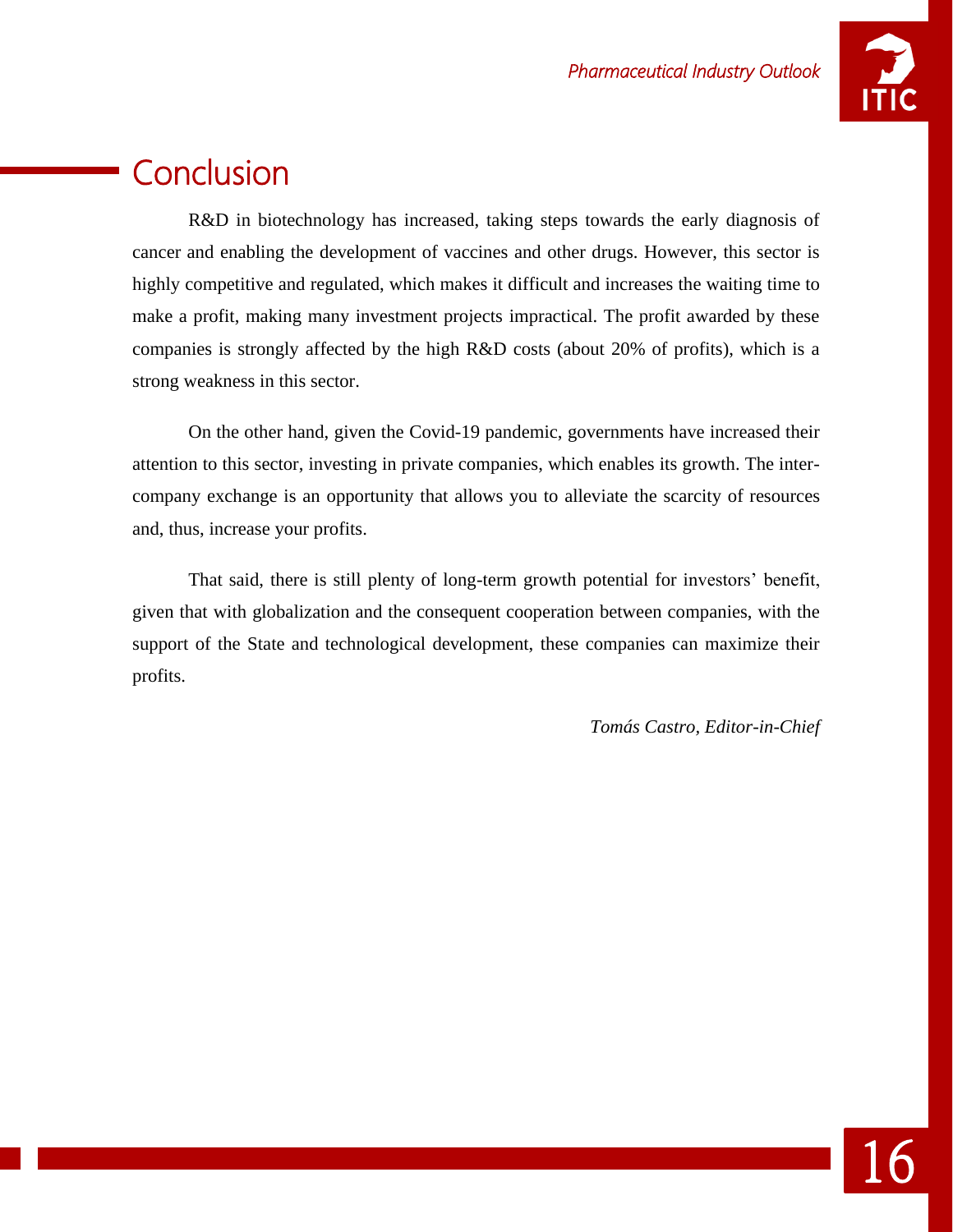

## **DISCLAIMER**

This report was elaborated by Equity Research Analysts from the Research Division of ITIC – ISCTE Trading & Investment Club. ISCTE Business School does not take responsibility for the information expressed in this document. All data was collected by our analysts from Bloomberg L.P. and Thomson Reuters databases and used to generate statistics and graphs in excel software. These graphs are property of ITIC and should not be copied.

ITIC – ISCTE Trading & Investment Club is a Training & Research Association of Finance & Investment, headquartered in ISCTE Business School, Lisbon. Copyright 2017 ITIC – ISCTE Trading & Investment Club. All rights reserved. This report has been prepared and issued by ITIC – ISCTE Trading  $&$  Investment Club for publication globally.

All information used in the publication of this report has been compiled from publicly available sources that are believed to be reliable, however we do not guarantee the accuracy or completeness of this report. Opinions contained in this report represent those of the equity research division of ITIC – ISCTE Trading & Investment Club at the time of publication. The securities described in Equity Research may not be eligible for sale in all jurisdictions or to certain categories of investors.

**No part of this material may be (i) copied, photocopied or duplicated in any form by any means or (ii) redistributed without the prior written consent of ITIC – ISCTE Trading & Investment Club.**